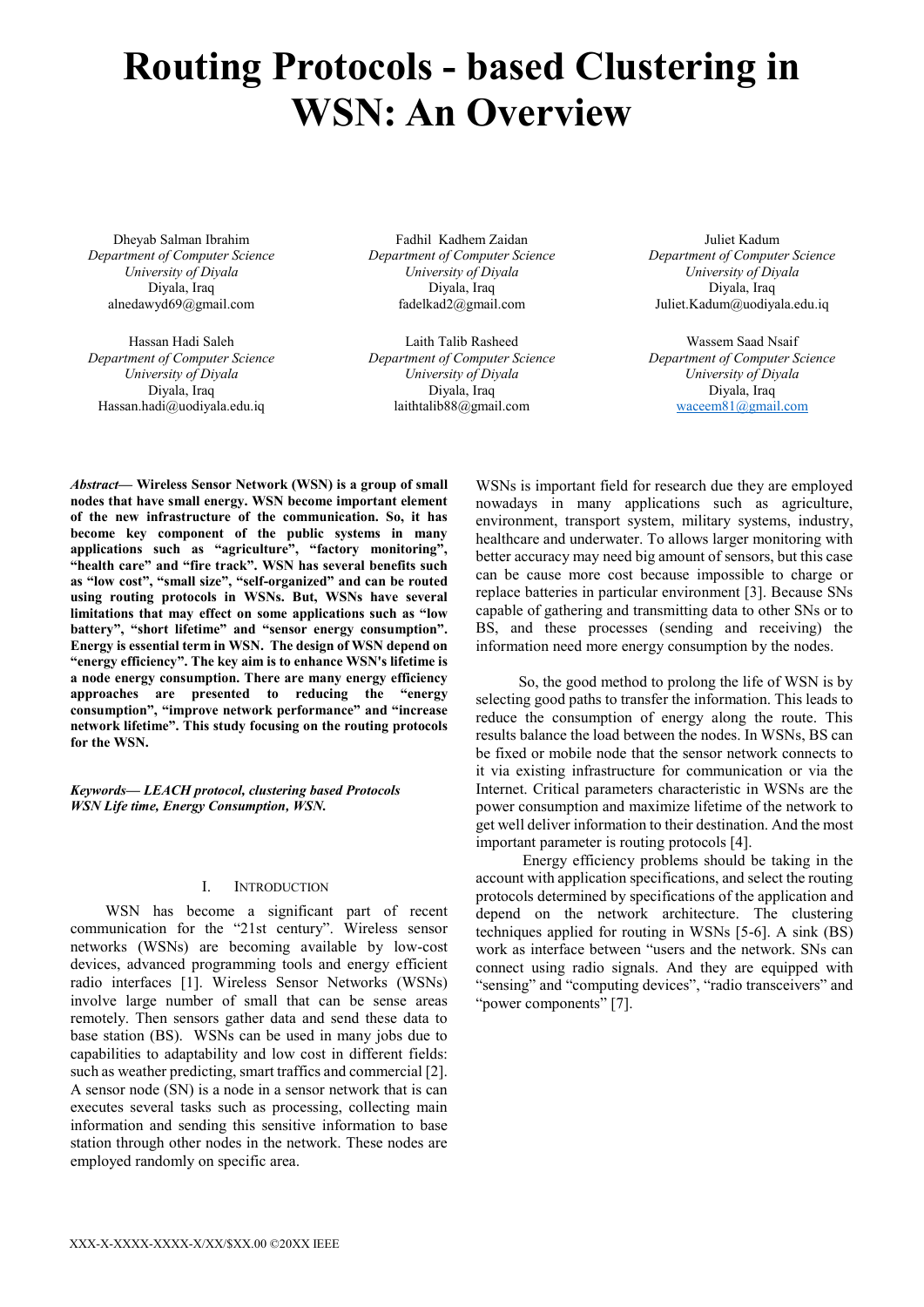## **II.** STRUCTURE & TYPES OF WSN

## *A. Wireless Sensor Node*

 The components used to make a wireless sensor node are different units like sensing, processing, transceiver & power. It also includes additional components that depend on an application like a power generator, a location finding system & a mobilizer. Generally, sensing units include two subunits namely ADCs as well as sensors. Here sensors generate analog signals which can be changed to digital signals with the help of ADC, after that it transmits to the processing unit. Generally, this unit can be associated through a tiny storage unit to handle the actions to allows the "sensor node" work with the other nodes. The sensor node can be connected to the network with the help of a transceiver unit. In the sensor node, one of the essential components is a sensor node. The power-units are supported through power scavenge units like "solar cells" [8].

#### *B. WSNs Structure*

 The structure of WSN mainly comprises various topologies used for radio communications networks like a star, mesh, and hybrid star. These topologies are discussed below in brief [9].

*Star Network*: the communication topology like a star network is used wherever only the base station can transmit or receive a message toward remote nodes. The advantages of this network capable of keeping the power utilization of remote nodes to a minimum and less latency.

*Mesh Network*: this kind of network permits to the broadcast of the data from one node to another within the network that is in the range of "radio transmission". When a node needs to transmit an information to other node and that is out of the range of radio communications. Main benefit of a mesh network is scalability and redundancy. When an individual node stops working, a remote node may converse to other type of node within the range, then forwards the message toward the preferred location. The main drawback of these network is power consumption for the network nodes that execute the communications like multi-hop are usually higher than other nodes.

*Hybrid Network*: is a hybrid between two networks such as "star" and "mesh" which is give a strong and flexible communications network and give minimum "power consumption" of maintaining the of wireless sensor nodes. This is implemented topology through using standard mesh networking called ZigBee.

## *C. Types of sensors*

 Sensor can be defined as a device which it can provides an output via sensing the alterations or change in quantities, sizes, amounts, events or measures. Sensors, in common, are called as the devices that create an electrical or optical signal as output equivalent to the differences in the input levels. Sensors do not similar, they are different as a sensor designed for temperature to produces voltage as output depend on the changes on the input temperature. There are different types of sensor can be sensing in several fields working with numerous applications. Sensors mostly can be categorized into [analog and digital sensors. F](https://www.elprocus.com/types-analog-digital-sensors/)or examples for types of sensors that are often used in greatest applications are: pressure sensors, temperature sensors, IR sensors, ultrasonic sensors, proximity sensors and Smoke or Gas Sensors [13].

## *D. Types of Wireless Sensor Network*

 Types [of networks](https://www.elprocus.com/important-of-network-in-embedded-systems-for-beginners/) are decided determining on the environment and can be deployed: (terrestrial WSNs, underground WSNs, underwater WSNs, multimedia WSNs, mobile WSNs). Terrestrial WSNs can connecting efficiently to base stations (BSs). This type of these networks consist hundreds or thousands of sensor nodes (SNs). The "underground" WSNs are expensive than the terrestrial WSNs in deployment, maintenance, and planning. Underwater WSNs consist of several sensor nodes deployed underwater. Vehicles working underwater are used for collecting data from sensor nodes that are deployed underwater. Multimedia WSNs have been proposed to monitoring the actions such as imaging, video, and audio. Mobile WSNs (MWSNs) involve of a group of SNs that can be moved and can be interacted with the physical environment. The advantages of MWSNs compared with fixed WSNs include best coverage, good energy efficiency  $[10]$ .

## III. WSN CHARACTERISTICS & TECHNOLOGIES

 A protocol of a communication can be defining the rules of "how data are exchanged". Common protocols of a communication for WSNs are "Wi-Fi, Bluetooth, and ZigBee". Table 1 present these protocols. A good WSN design dependable range of communication that is essential to establish and maintain within the WSN [10-13].

Table 1. communication protocols of WSNs

| <b>Communication</b><br><b>Protocols</b> | <b>Description</b>                               |
|------------------------------------------|--------------------------------------------------|
| Wi-Fi                                    | Wi-Fi is good for exchange data.                 |
|                                          | Power supply is not a challenge, such as devices |
|                                          | in household.                                    |
|                                          | Operate at 2.4 GHz.                              |
|                                          | "Lower the radio frequency".                     |
| <b>Bluetooth</b>                         | "Operate at 2.4 GHz".                            |
|                                          | "Lower the radio frequency.                      |
|                                          | Bluetooth is a good option with low power        |
|                                          | consumption, short communication range, and      |
|                                          | high data rate.                                  |
| <b>ZigBee</b>                            | ZigBee requires even less power than Bluetooth   |
|                                          | and has a longer communication range, but it is  |
|                                          | quite slow.                                      |
|                                          | ZigBee is good suitable for communicating data   |
|                                          | from sensors in WSN field.                       |
|                                          | ZigBee radios can operate at 2.4 GHz, 900 MHz    |
|                                          | (US), and 868 MHz (Europe),                      |

*A. Characteristics of WSN* 

The characteristics of WSN are [14]:

- The sensor nodes work with batteries.
- "Mobility" of nodes.
- "Heterogeneity" of nodes
- Large scale of distribution (Scalability).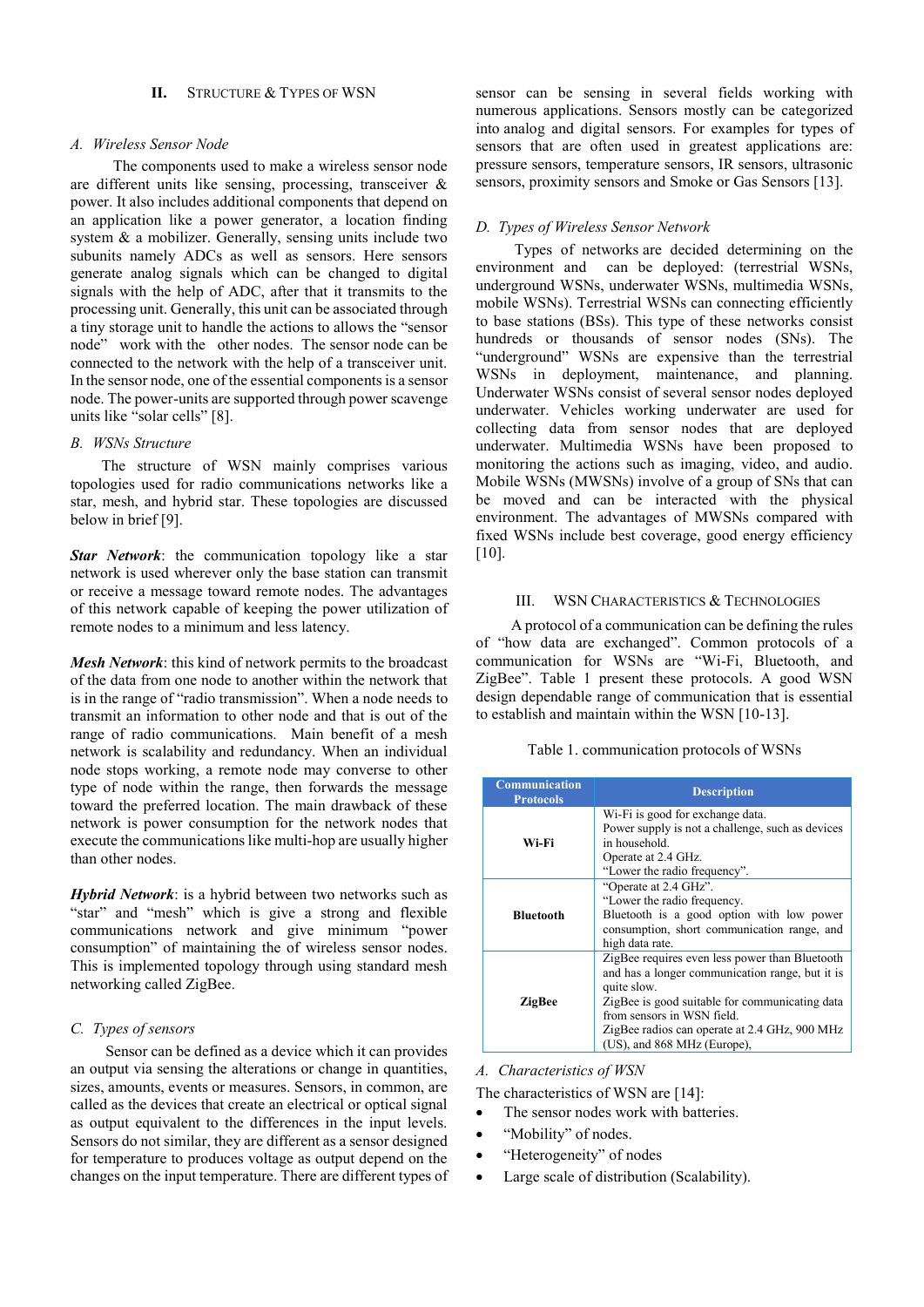Ease to use.

## *B. Benefits of Wireless Sensor Networks*

The benefits of WSN are [14]:

- Suitable for the places cannot be reached.
- Flexible (when need to add workstation).
- Inexpensive.
- It allows run new devices at any time.

## *C. Limitations of Wireless Sensor Networks*

- WSNs have several limitations such as [16]:
- Limit storage capacity.
- Limit processing power.
- Working in short communication range.
- Needs minimal energy.
- Working based on batteries with a finite lifetime.

## IV. APPLICATION & DESIGN ISSUES WSNS

 WSNs allow novel applications and need advance models for protocol design because they have numerous challenges such as energy consumption, computational and a coverage [3],[15]. The applications of wireless sensor networks mainly include:

- "Military" Applications
- "Health" Applications
- "Environmental" Applications
- "Home" Applications
- "Commercial" Applications
- "Area monitoring"
- "[Health care monitoring](https://www.elprocus.com/automatic-wireless-health-monitoring-system-circuit/)"
- "Environmental/Earth sensing"
- "Air pollution monitoring"
- "Forest fire detection"
- "Landslide detection"
- "Water quality monitoring"
- "[Industrial monitoring](https://www.elprocus.com/industrial-automation-control-using-can-protocol/)"

 Important issues for design of WSNs architecture include: Energy Consumption, Localization, Coverage, Clocks, Computation, Cost of Production, Design of Hardware, Quality of Service [16].

*Energy Consumption*: in WSN, power consumption is one of the main issues. The battery is used by equipping with sensor nodes. The energy consumption mainly depends on the sensor nodes' operations like communication, sensing & data processing. Throughout communication, the energy consumption is very high. So, energy consumption can be avoided at every layer by using efficient routing protocols.

*Localization:* for the operation of the network, the basic, as well as critical problem, is sensor localization. So sensor nodes are arranged in an ad-hoc manner so they don't know about their location. The difficulty of determining the sensor's physical location once they have been arranged is known as localization. This difficulty can be resolved through GPS, beacon nodes, localization based on proximity.

*Coverage*: the sensor nodes in the wireless sensor network utilize a coverage algorithm for detecting data as well as transmit them to sink through the routing algorithm. To cover the whole network, the sensor nodes should be chosen. There efficient methods like least and highest exposure path algorithms as well as coverage design protocol are recommended.

*Clocks*: in WSN, clock synchronization is a serious service. The main function of this synchronization is to offer an ordinary timescale for the nodes of local clocks within sensor networks. These clocks must be synchronized within some applications like monitoring as well as tracking.

*Computation*: the computation can be defined as the sum of data that continues through each node. The main issue within computation is that it must reduce the utilization of resources. If the life span of the base station is more dangerous, then data processing will be completed at each node before data transmitting toward the base station. At every node, if we have some resources then the whole computation should be done at the sink.

*Production Cost*: in WSN, the large number of sensor nodes is arranged. So if the single node price is very high then the overall network price will also be high. Ultimately, the price of each sensor node has to be kept less. So the price of every sensor node within the wireless sensor network is a demanding problem.

*Hardware Design:* when designing any sensor network's hardware like power control, micro-controller & communication unit must be energy-efficient. Its design can be done in such a way that it uses low-energy.

## V. ENERGY CONSUMPTION AND CONSERVATION WITH ROUTING FOR WSNS

 The energy limitation due the small battery powered nodes consider main problem. More effort is present to decreasing the power consumption. Many applications depending WSNs need deploying thousands of sensor nodes in remote locations randomly, and this require replace the battery. So, energy conservation is very important for sensor networks. when all sensor nodes send packets to the BS directly, then the nodes that are more far from the BS will die quickly. But, when sending packets via multiple hops, sensors nearest to the  $\overrightarrow{BS}$  may die quickly. "Energy efficiency" is a significant factor in the lifetime of WSNs. Therefore, design good algorithms with energy efficient is very important [17] - [20].

 No infrastructure in WSNs and "wireless links" are unreliable. So, sensor nodes may fail. "Routing protocols" become more important to "energy saving requirements". Main routing protocols proposed for WSNs can be divided into several categories as shown in Table 2. [21] - [26].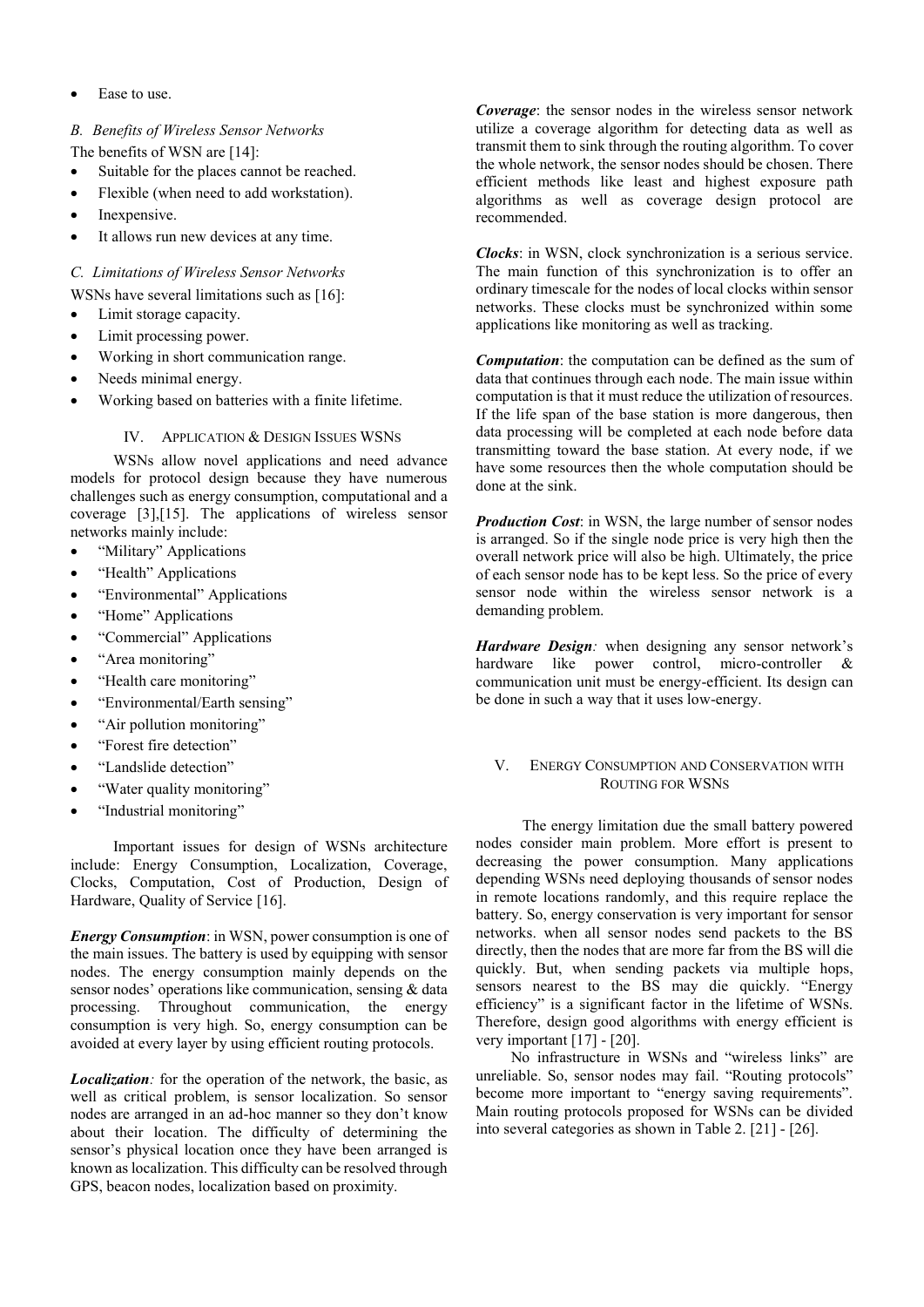Table 2: Routing Protocols in WSN

| Category                                      | <b>Description</b>                                                                                                                                                                                                                                                                                     | <b>Existing</b><br><b>Protocols</b>                   |
|-----------------------------------------------|--------------------------------------------------------------------------------------------------------------------------------------------------------------------------------------------------------------------------------------------------------------------------------------------------------|-------------------------------------------------------|
| Flat<br><b>Protocols</b>                      | Flat routing protocol executed by<br>routers. All routers are as peers. The<br>role of sensor nodes is same.                                                                                                                                                                                           | RIP, IGRP,<br>OSPF, EGP,<br>EIGRP, BGP,<br>IS-IS [29] |
| <b>Hierarchical</b><br><b>Protocols</b>       | Clustering is an energy-efficient<br>communication protocol. It enables<br>the sensors to send their sensed data<br>to BS. A network is divided into<br>many clusters. Each cluster must<br>have cluster head (CH). CH is<br>responsible for data transmission of<br>all sensors in its cluster to BS. | LEACH,<br>PEGASIS,<br>HEED.<br>TEEN,<br><b>APTEEN</b> |
| Location-<br><b>Based</b><br><b>Protocols</b> | Sensor nodes are addressed their<br>locations. Location information<br>obtained by calculate the distance<br>between two particular nodes so that<br>energy consumption<br>be<br>can<br>estimated.                                                                                                     | MECN,<br>SMECN, GAF,<br>Span                          |

 WSNs are becoming one of the "demanding platforms", via sensor nodes are sensing and monitoring the environmental conditions and transfer the data to the BS via multi-hop routing. The "sensor nodes" have several energy problems. And these problems cause failure and delay in data transmission in the WSNs fields. To reduces total energy usage by applied clustering-based routing protocol that balance the load between the nodes in the network at various points in time. [27] Proposed "Low-Energy Adaptive Clustering Hierarchy" (LEACH). LEACH used randomized rounds of "cluster-heads" to balanceing the distribute the energy load among the sensors in the network. Lifetime of the network still as an important requirement in WSNs. Clustering is a main method to enhancing network lifetime [28-33].

#### VI. DISCUSSION & FUTURE OF WSN TECHNOLOGY

 Despite the many limitations and problems that wireless sensor networks suffer from, such as lack of memory, lack of processing and their dependence on battery as a source of energy, these networks continued to grow and develop rapidly in most areas of life, as they entered into industrial, medical, agricultural and military applications. The demand for this type of network has increased in recent times due to its small size, cheap price and ease of deployment. Many and varied solutions have emerged trying to address some of the problems of this type of network, the most prominent of which is reducing energy expenditure and reducing the delay in the arrival of information from the sender to the recipient. The most important way to reduce energy expenditure and the speed of information arrival is good routing of the baggage and choosing the best path. Quite a few set of routing protocols operating on wireless sensor networks appeared, including protocols that relied on direct transmission (one hop) between the sender and the recipient, but this type causes energy waste and the death of the node quickly, which leads to a reduction in network life. And protocols appeared that work on the principle of multiple jumps to reach the goal, and this greatly reduced energy expenditure and delay. One of the best and most popular routing protocols that improved energy expenditure, reduced

delay and increased network life, are the protocols that have relied on clustering methods, where the network is divided into groups according to certain criteria, and each group is elected to a president who receives information from the members and processes it and then sends it to the base station. LEACH protocol is the first clustering algorithm adopted and has largely addressed the problem of power drainage. However, this protocol suffers from some problems. Many papers have appeared that tried to improve the functioning of this protocol and find solutions to the problems it suffers from.

1) This study provides a brief overview for researchers and those interested in the field and gives a complete perception of wireless sensor networks.

2)This search addresses the most important problems and provides the best solutions.

3)The study focuses on directing messages between the sender and the recipient. This study conceives of researchers on the importance of routing protocols and draws attention to the method of grouping and its importance in increasing the lifetime of the network.

4)This study considers guiding the use of aggregation a fertile area for researchers to work on improving energy consumption, reducing delay and increasing network life.

## VII. CONCLUSIONS AND FUTURE WORK

 Numerous applications depending on WSNs, so, the issue of "power consumption" is important for WSNs particularly increase the lifetime of WSNs. In this study, we have brief and classified many approaches for classifying energy efficiency problem in WSNs. And try to present these methods which less energy consume. Routing is the important topic of the network, and the main problem to protocol design in WSNs is to get the better Protocols reliability and to minimize a delay time and the packet retransmission. we have survey on the hierarchical routing protocols for WSNs. The key challenge in designing algorithms for WSNs forwarding is a reliable transmission of packets with smallest delay, energy consumption, and maximum throughput. Numerous systems like ("LEACH, TEEN") are proposed.

 Future studies should be focus on routing protocols to handle the quality of applications. Clustering algorithms are significant function of designing routing protocols in WSNs that are given good packet transformation with low energy consumption, "low communication overhead", "smallest delay" and "throughput". Future study should focus on protocols that target heterogeneous structures to handle applications with different requirements of quality of service. Clustering is a major task in designing forwarding algorithms in future. Sensors can enhance the world in multiple fields such as diagnostics in medical applications, improved health and safety and security for people. Sensors can use for travelling the space.